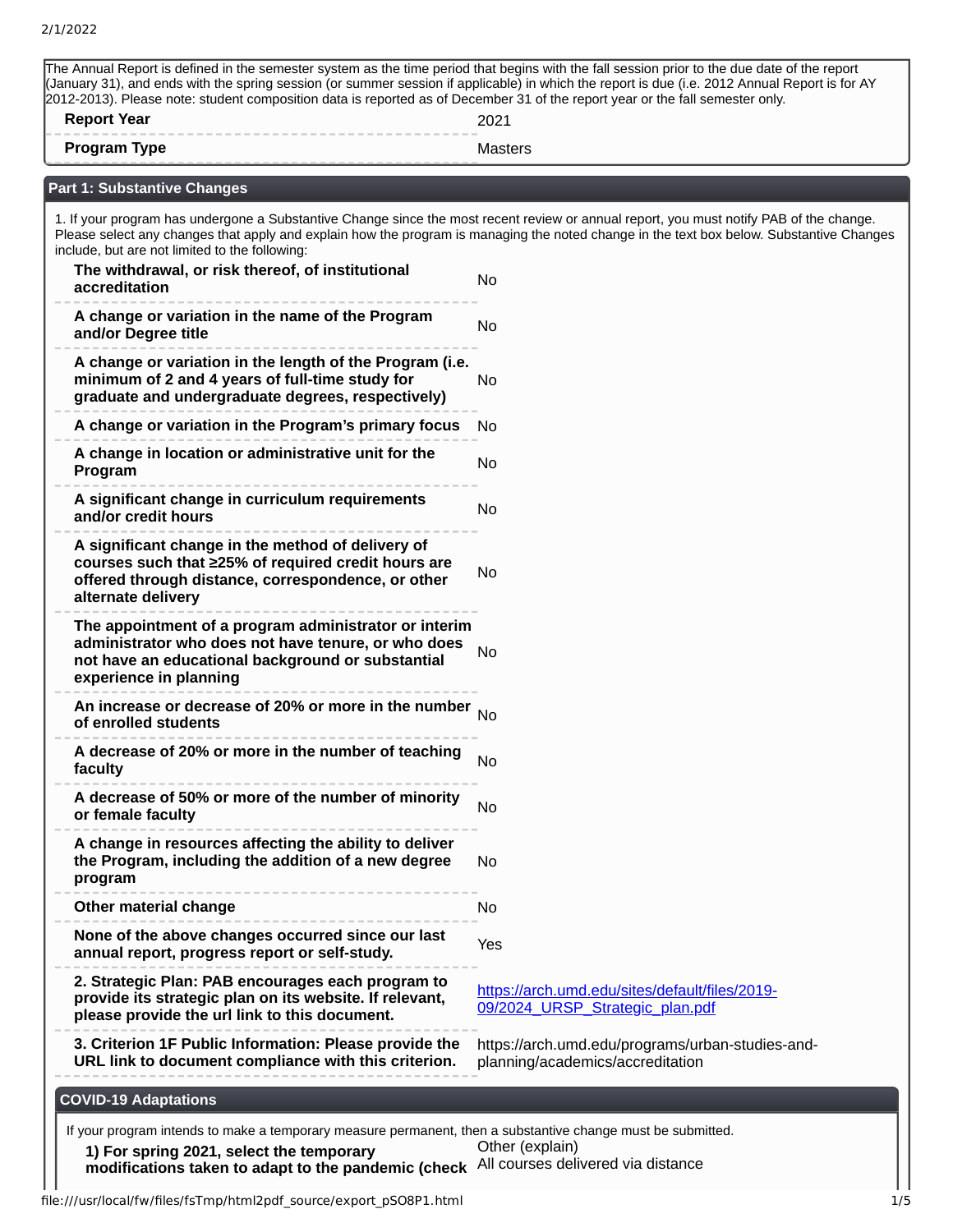2/1/2022

| all that apply)<br>If Other, please explain                                                                                                                    | Online class delivery                                     |
|----------------------------------------------------------------------------------------------------------------------------------------------------------------|-----------------------------------------------------------|
| 2) For fall 2021, what best describes the current<br>status of studio or client-based courses (if<br>applicable)?                                              | Studio or client-based courses are being taught on campus |
| 3) For fall 2021, what best describes the current<br>status of all other courses in the Program?                                                               | All other courses are occurring on campus                 |
| 4) The pandemic has had a significant impact on<br>academic institutions. What is the current status at<br>your University/institution? (check all that apply) | Not Applicable                                            |

# **Part 2: Student Data**

### **Student Race - U.S. Citizens and Permanent Residents**

Provide the race for full-time and part-time students enrolled during the fall semester or as of December 31 of this report year. Programs may include non-binary data if applicable.

|                                                                             | may include non-binary data in applicable.<br><b>Full-Time</b><br><b>Male</b> | <b>Full-Time</b><br>Female | <b>Full-Time</b><br><b>Non-Binary</b> | <b>Part-Time</b><br><b>Male</b> | Part-Time<br><b>Female</b> | Part-Time<br><b>Non-Binary</b> | <b>Total</b>   |
|-----------------------------------------------------------------------------|-------------------------------------------------------------------------------|----------------------------|---------------------------------------|---------------------------------|----------------------------|--------------------------------|----------------|
| <b>White</b>                                                                | 9                                                                             | 9                          | $\pmb{0}$                             | 3                               | $\overline{2}$             |                                | 23             |
| <b>Black or</b><br>African<br>American                                      | $\mathbf{1}$                                                                  | 3                          | $\pmb{0}$                             | $\mathsf{O}$                    | $\overline{2}$             | $\mathsf 0$                    | 6              |
| American<br>Indian or<br><b>Alaska</b><br><b>Native</b>                     | $\mathsf{O}\xspace$                                                           | $\mathbf 0$                | $\mathbf 0$                           | $\mathbf 0$                     | $\mathbf 0$                | $\mathbf 0$                    | $\mathbf 0$    |
| Asian                                                                       | $\mathsf 0$                                                                   | $6\phantom{1}$             | $\pmb{0}$                             | $\mathbf 0$                     | $\mathbf{1}$               | $\mathsf 0$                    | $\overline{7}$ |
| <b>Native</b><br>Hawaiian<br>and Other<br><b>Pacific</b><br><b>Islander</b> | $\mathbf 0$                                                                   | $\mathbf 0$                | $\mathbf 0$                           | $\mathbf 0$                     | $\mathbf 0$                | $\mathsf 0$                    | $\mathbf 0$    |
| <b>Some Other</b><br><b>Race Alone</b>                                      | $\Omega$                                                                      | $\overline{0}$             | $\mathbf 0$                           | $\mathbf 0$                     | $\overline{0}$             | $\mathbf 0$                    | $\mathbf 0$    |
| Two or more $\frac{1}{1}$<br><b>Races</b>                                   |                                                                               | $\mathbf{1}$               | $\mathbf 0$                           | $\mathbf 0$                     | $\mathbf 0$                | $\mathbf 0$                    | $\overline{2}$ |
| <b>Unknown</b>                                                              | $\overline{2}$                                                                | 3                          | $\mathbf 0$                           | $\mathbf 0$                     | $\mathbf 0$                |                                | 5              |
| <b>Sub-Total</b><br>(Citizens and 13<br><b>Residents)</b>                   |                                                                               | 22                         | $\pmb{0}$                             | 3                               | 5                          | $\mathbf 0$                    | 43             |
| International <sub>4</sub><br><b>Students</b>                               |                                                                               | 3                          |                                       |                                 |                            |                                | $\overline{7}$ |
| <b>Total</b>                                                                | $17\,$                                                                        | 25                         | $\mathbf 0$                           | 3                               | 5                          | $\mathsf 0$                    | 50             |

#### **Student Ethnicity - US Citizens and Permanent Residents Only**

Provide the ethnicity for all the U.S. Citizens and Permanent Residents reported in the Student Race table above. Note: Ethnicity supplements Race data.

*Total fields combined must equal the Sub-Total (Citizens and Residents) total column from the Student Race - U.S. Citizens and Permanent Residents table.*

|                        | <b>Full-Time</b><br>Male | <b>Full-Time</b><br><b>Female</b> | <b>Full-Time</b><br><b>Non-Binary</b> | <b>Part-Time</b><br><b>Male</b> | <b>Part Time-</b><br><b>Female</b> | <b>Part-Time</b><br><b>Non-Binary</b> | Total |
|------------------------|--------------------------|-----------------------------------|---------------------------------------|---------------------------------|------------------------------------|---------------------------------------|-------|
| Hispanic<br> or Latino |                          |                                   |                                       |                                 |                                    |                                       |       |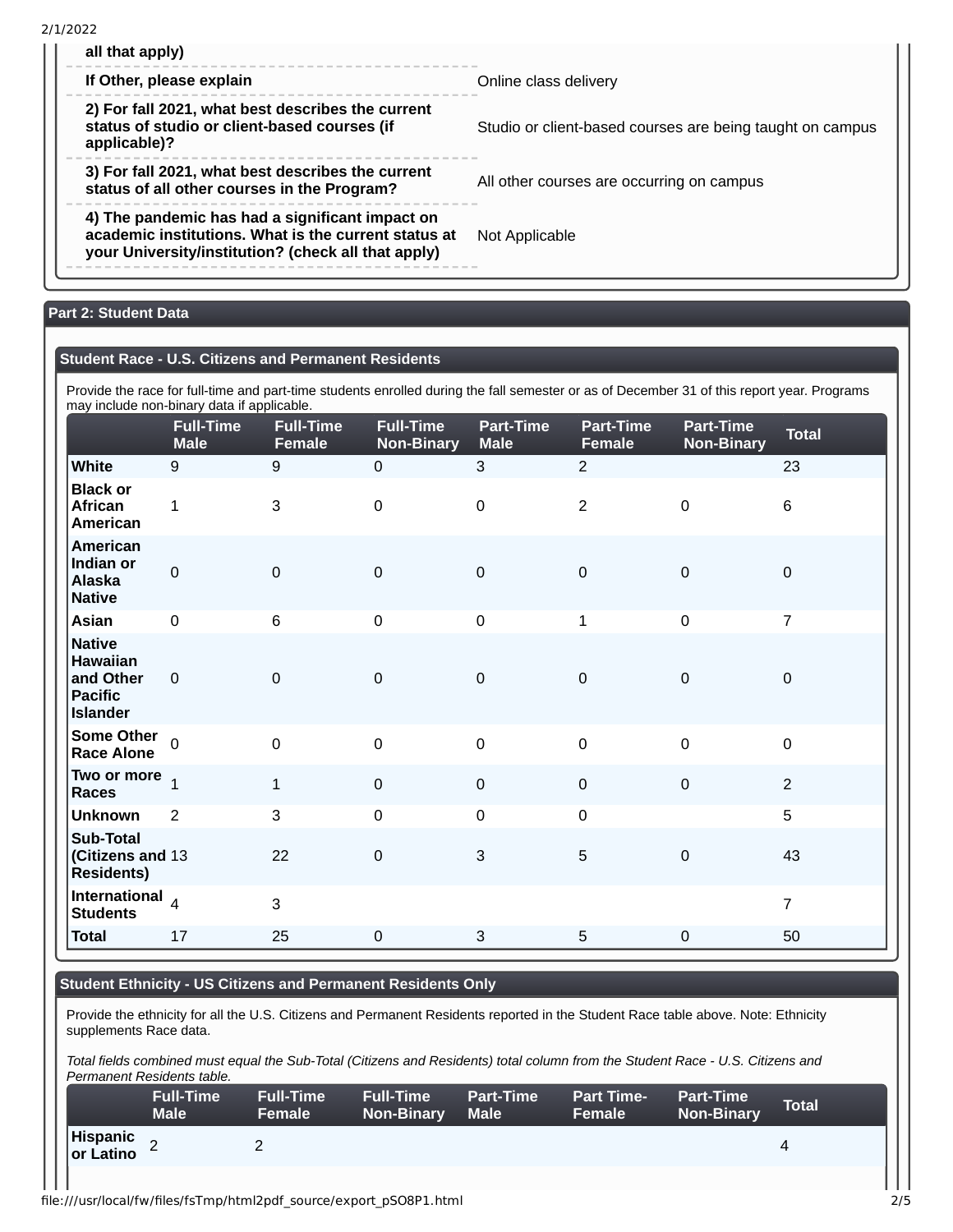#### 2/1/2022

|                              | <b>Full-Time</b><br><b>Male</b> | <b>Full-Time</b><br><b>Female</b> | <b>Full-Time</b><br><b>Non-Binary</b> | <b>Part-Time</b><br><b>Male</b> | <b>Part Time-</b><br>Female | <b>Part-Time</b><br><b>Non-Binary</b> | <b>Total</b> |
|------------------------------|---------------------------------|-----------------------------------|---------------------------------------|---------------------------------|-----------------------------|---------------------------------------|--------------|
| Not<br>Hispanic<br>or Latino | - 15                            | 19                                |                                       |                                 | h                           |                                       | 44           |

# **Student Enrollment Data Academic Year 2020-2021**

| Provide admissions data for the academic year specified (example provided below). |     |  |  |  |
|-----------------------------------------------------------------------------------|-----|--|--|--|
| <b>Number of Applications Reviewed for Admission</b>                              | 75  |  |  |  |
| <b>Number of Applicants Admitted</b>                                              | 57  |  |  |  |
| <b>Number of New Students Admitted who Enrolled -</b><br><b>Full-Time</b>         | 20  |  |  |  |
| Number of New Students Admitted who Enrolled -<br><b>Part-Time</b>                |     |  |  |  |
| Number of Total Students Enrolled - Full-Time                                     | 42  |  |  |  |
| <b>Number of Total Students Enrolled - Part-Time</b>                              | 8   |  |  |  |
| <b>Retention Rate - Full-Time</b>                                                 | 90% |  |  |  |
| <b>Retention Rate - Part-Time</b>                                                 | 90% |  |  |  |

# **Student Graduation Data**

| Number of degrees awarded for AY 2020-2021                                                       | 20   |
|--------------------------------------------------------------------------------------------------|------|
| Number of degrees expected for AY 2021-2022                                                      | 19   |
| Percentage of students graduating within 2 years,<br>entering class of 2019                      | 60%  |
| Percentage of students graduating within 3 years,<br>entering class of 2018                      | 67%  |
| Percentage of students graduating within 4 years,<br>entering class of 2017                      | 70%  |
| Percentage of students taking the AICP exam within<br>5 years who pass, graduating class of 2016 | 100% |
| N/A, no graduates from the listed class year have<br>taken the exam                              | No   |

# **Student Employment Data**

| Provide the student employment data for the graduating class of 2020.                                                   |    |
|-------------------------------------------------------------------------------------------------------------------------|----|
| Number of graduates employed within 1 year of<br>graduation in a professional planning or planning-<br>related job      | 19 |
| Number of graduates who pursue further education<br>within 1 year of graduation                                         |    |
| Number of graduates not employed in planning or<br>planning-related jobs or unemployed within 1 year of 1<br>graduation |    |
| Number of graduates with unknown employment<br>status                                                                   |    |
| Total                                                                                                                   |    |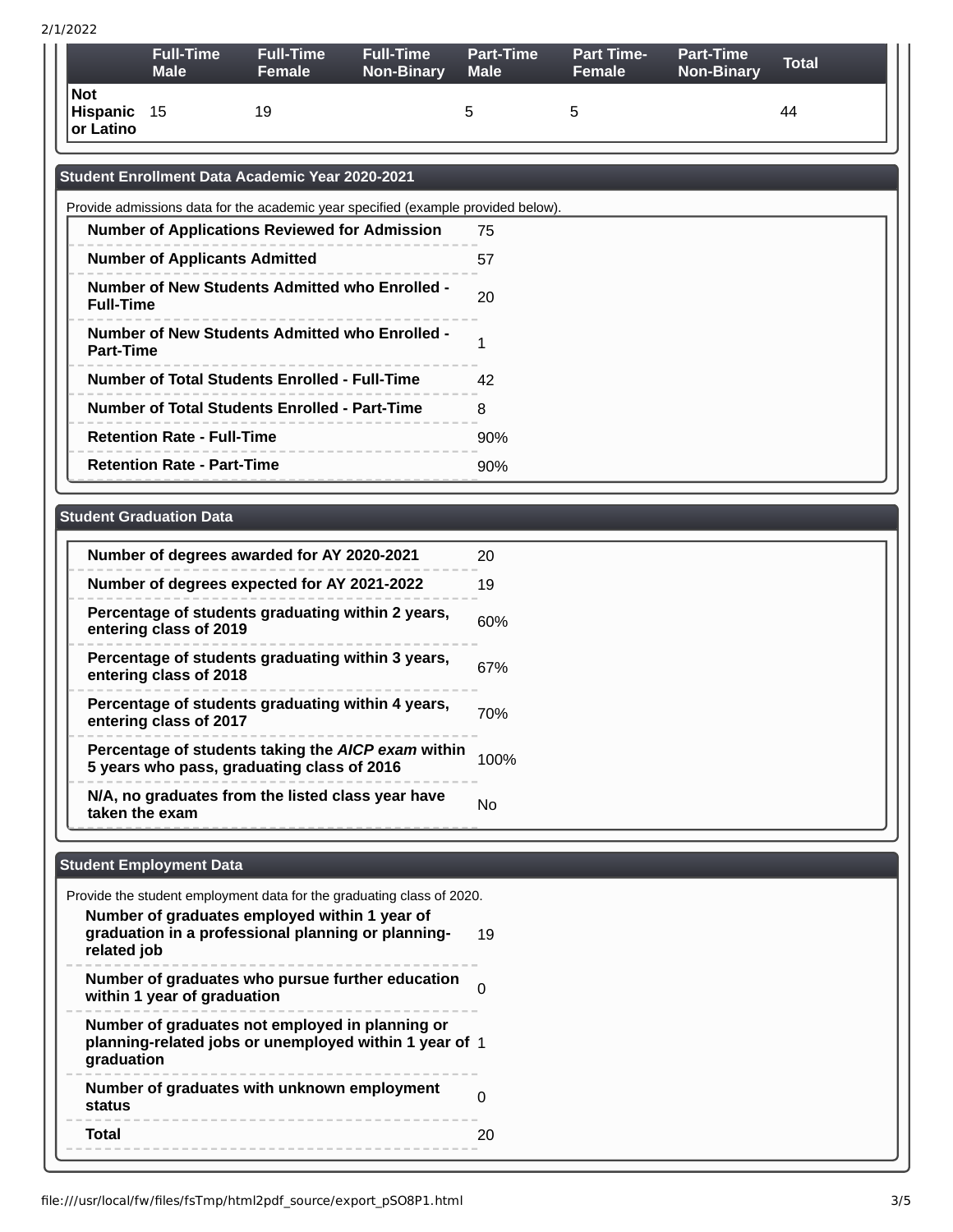## **Part 3: Faculty Data**

Provide the race for all U.S. citizen and permanent resident faculty members in the accredited program. Full-time faculty are tenure track with a primary appointment in the planning unit. Part-time faculty are tenure track from other academic departments. Adjunct/Contract faculty are non-tenure faculty and faculty hired with multi-year and annual contracts. Programs may include non-binary data if applicable.

### **Faculty Race - U.S. Citizens and Permanent Residents**

|                                                                                    |              | Full- Full-<br><b>Time Time</b><br><b>Male Female</b> | Full-<br><b>Time</b><br>Non-<br><b>Binary</b> |             | Part- Part-<br><b>Time Time</b><br><b>Male Female</b> | Part-<br><b>Time</b><br>Non-<br><b>Binary</b> | <b>Faculty Male</b> | <b>Adjunct/Contract Adjunct/Contract</b><br><b>Faculty Female</b> | <b>Adjunct/Contract</b><br><b>Faculty Non-</b><br><b>Binary</b> | <b>Total</b>   |
|------------------------------------------------------------------------------------|--------------|-------------------------------------------------------|-----------------------------------------------|-------------|-------------------------------------------------------|-----------------------------------------------|---------------------|-------------------------------------------------------------------|-----------------------------------------------------------------|----------------|
| White                                                                              | $\mathbf{1}$ | $\mathbf{1}$                                          | $\mathbf 0$                                   | $\mathbf 0$ | $\mathbf 0$                                           | $\mathbf 0$                                   | 5                   | $\overline{c}$                                                    | $\mathsf 0$                                                     | 9              |
| <b>Black or</b><br>African<br>American                                             | $\mathbf{1}$ | $\mathbf 0$                                           | $\mathsf 0$                                   | $\mathbf 0$ | $\mathsf 0$                                           | $\mathsf 0$                                   | $\mathbf 0$         | $\mathbf 0$                                                       | 0                                                               | $\mathbf{1}$   |
| American<br>Indian or<br><b>Alaska</b><br><b>Native</b>                            | $\Omega$     | $\mathbf 0$                                           | $\overline{0}$                                | $\mathbf 0$ | $\mathbf 0$                                           | $\mathbf 0$                                   | $\mathbf 0$         | $\mathbf 0$                                                       | $\Omega$                                                        | $\Omega$       |
| Asian                                                                              | 2            | $\mathbf 0$                                           | $\mathsf 0$                                   | $\mathbf 0$ | 0                                                     | $\mathsf 0$                                   | $\pmb{0}$           | $\mathbf 0$                                                       | $\mathsf 0$                                                     | $\overline{c}$ |
| <b>Native</b><br><b>Hawaiian</b><br>and Other<br><b>Pacific</b><br><b>Islander</b> | $\mathbf 0$  | $\mathbf 0$                                           | $\overline{0}$                                | $\mathbf 0$ | $\overline{0}$                                        | $\mathsf 0$                                   | $\mathbf 0$         | $\mathbf 0$                                                       | $\Omega$                                                        | $\Omega$       |
| <b>Some Other</b><br><b>Race Alone</b>                                             |              | $\mathbf{1}$                                          | $\mathbf 0$                                   | $\mathbf 0$ | $\mathsf 0$                                           | $\mathbf 0$                                   | $\mathbf 0$         | $\mathbf 0$                                                       | $\mathbf 0$                                                     | $\mathbf{1}$   |
| Two or More $_0$<br><b>Races</b>                                                   |              | $\mathbf{1}$                                          | $\mathbf 0$                                   | $\mathbf 0$ | $\mathbf 0$                                           | $\mathbf 0$                                   | $\pmb{0}$           | $\mathbf{1}$                                                      | $\mathsf 0$                                                     | $\overline{2}$ |
| <b>Unknown</b>                                                                     | 1            | $\Omega$                                              | $\mathbf 0$                                   | $\mathbf 0$ | $\mathbf 0$                                           | $\pmb{0}$                                     | 0                   | $\pmb{0}$                                                         | $\mathbf 0$                                                     | $\mathbf{1}$   |
| <b>Sub-Total</b><br>(Citizens<br>and<br><b>Residents)</b>                          | 5            | 3                                                     | $\mathbf 0$                                   | $\mathbf 0$ | $\mathbf 0$                                           | $\mathsf 0$                                   | 5                   | 3                                                                 | $\mathbf 0$                                                     | 16             |
| <b>International</b><br><b>Faculty</b>                                             |              |                                                       |                                               |             |                                                       |                                               |                     |                                                                   |                                                                 | $\mathbf 0$    |
| <b>Total</b>                                                                       | 5            | 3                                                     | $\mathbf{0}$                                  | $\Omega$    | $\Omega$                                              | $\Omega$                                      | 5                   | 3                                                                 | $\Omega$                                                        | 16             |

### **Faculty Ethnicity - US Citizens and Permanent Residents Only**

Provide the ethnicity for all the U.S. Citizens and Permanent Residents reported in the Faculty Race table above. Note: Ethnicity supplements Race data.

*Total fields combined must equal the Sub-Total (Citizens and Residents) total column from the Faculty Race - U.S. Citizens and Permanent Residents table.*

|                                            | Full- Full-<br><b>Time Time</b> | <b>Male Female</b> | Full-<br><b>Time</b><br>Non-<br><b>Binary</b> | Part- Part-  | <b>Time Time</b><br>Male Female | Part-<br><b>Time</b><br>Non-<br><b>Binary</b> | <b>Faculty Male</b> | <b>Adjunct/Contract Adjunct/Contract</b><br><b>Faculty Female</b> | <b>Faculty Non-</b><br><b>Binary</b> | <b>Total</b>   |
|--------------------------------------------|---------------------------------|--------------------|-----------------------------------------------|--------------|---------------------------------|-----------------------------------------------|---------------------|-------------------------------------------------------------------|--------------------------------------|----------------|
| <b>Hispanic</b><br>l or<br>Latino          | 0                               |                    | 0                                             | $\mathbf{0}$ | $\Omega$                        | $\mathbf{0}$                                  | 0                   |                                                                   |                                      | $\mathfrak{p}$ |
| Not<br>Hispanic $_{\rm E}$<br>or<br>Latino |                                 | 2                  | 0                                             | 0            | 0                               |                                               | 5                   |                                                                   |                                      | 14             |

### **AICP Representation in Faculty**

Provide the number of teaching faculty in the accredited program who are members of AICP.